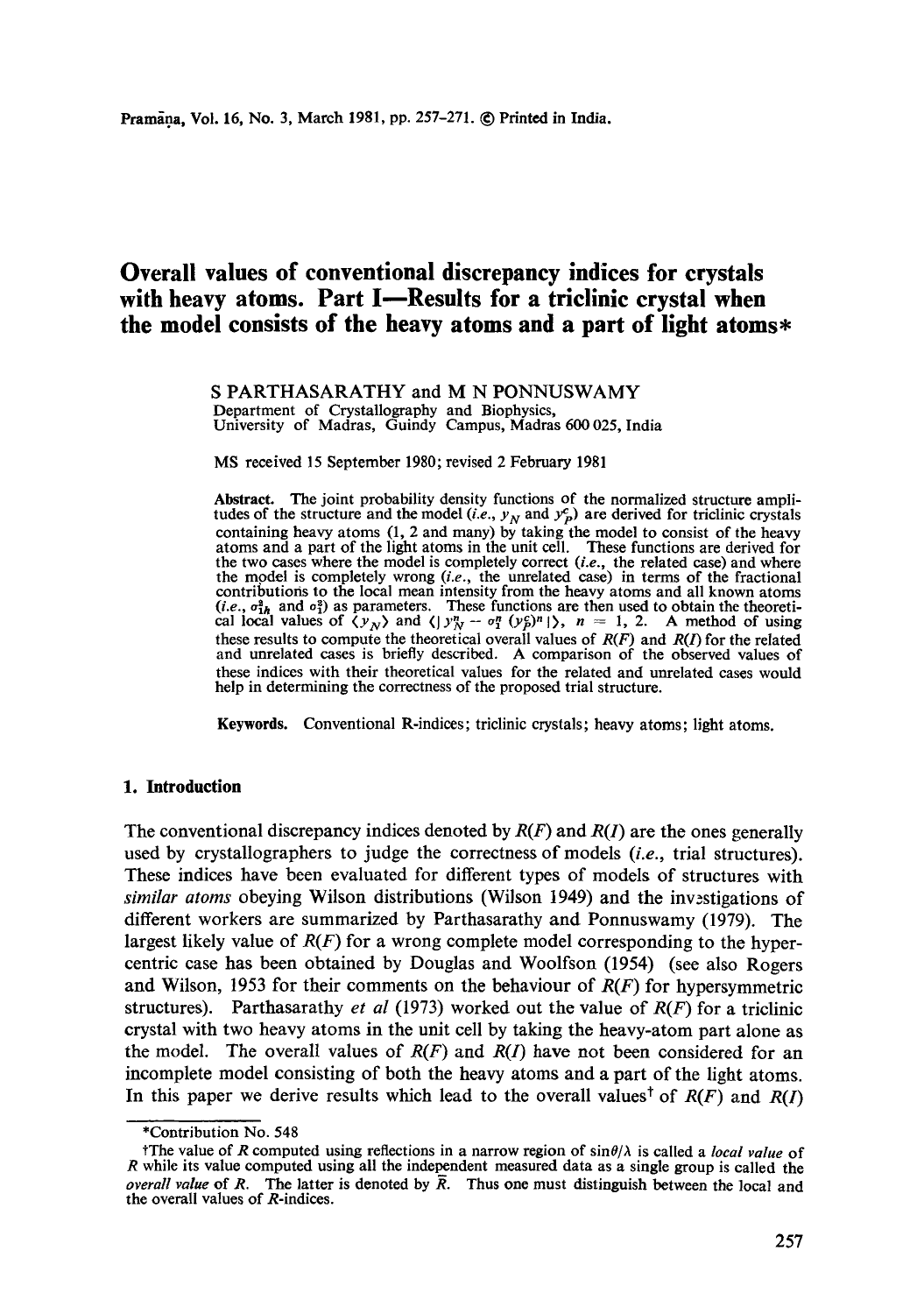#### 258 *S Parthasarathy and M N Ponnuswamy*

for such models of triclinic crystals (space groups  $P_1$  and  $P_1$ ). We shall consider the one-atom, two-atom and many-atom  $(P = MN$  and  $P = MC$ ) cases (for the nomenclature see Srinivasan and Parthasarathy 1976; SP 1976 hereafter).

Here we shall make the following simplifying assumptions: (i) we assume all the heavy atoms in the cell to be of the same type  $(e.g.,$  all chlorines or all bromines, etc.) and the light atoms to be of similar scattering power *(e.g.,* C, N and O). (ii) we derive the results only for two limiting situations, namely, the related case *(i.e.,* the model is completely correct) and unrelated case *(i.e.,* the model is completely wrong).

# **2. Derivation of the theoretical results required for obtaining the overall values of R-indices**

#### *2. I Notation and preliminary results*

Consider a triclinic crystal (C or *NC)\** containing N atoms in the unit cell of which  $P_h$  are heavy atoms<sup>\*\*</sup> (all of one kind) and the remaining  $(N-P_h)$  are light atoms (of similar scattering power). At a given stage in structure determination suppose the trial structure consists of these  $P_h$  heavy atoms and a set of  $P_l$ light atoms and let Q denote the number of light atoms yet to be located in the unit cell. If we denote the total number of atoms in the trial structure by  $P$ , then we can write,

$$
P=P_h+P_l, N=P+Q. \tag{1}
$$

The structure factor of a reflection  $H(=hkl)$  can be written in terms of the contributions from the individual groups of atoms as

$$
F_N = F_P + F_O,\tag{2}
$$

where  $F_p$  can be written as

$$
F_p = F_{p_h} + F_{p_l}.\tag{3}
$$

Let  $F_{p}^{c}$  denote the calculated structure factor for the reflection H due to the contributions from the  $P$  atoms of the model. The contributions to the local mean intensity from the various groups of atoms can be written as

$$
\langle |F_a|^2 \rangle = \sum_{i=1}^a f_{ai}^2 = \sigma_a^2, \text{ say } (a = N, P, Q, P_h \text{ or } P_i), \tag{4a}
$$

 $(4b)$ 

and  $\langle 1 \, F_p^c \rangle$ 

P

 $j =$ \*We shall use the abbreviations C and *NC* to denote the centrosymmetric and non-centrosym-

metric cases respectively.

**<sup>\*</sup>** \*In Part I we shall denote the *heavy atoms* by the symbol *Ph* instead of the usual symbol P, since we shall use P to denote the total number of *known (i.e.,* both heavy and light) atoms in the unit cell.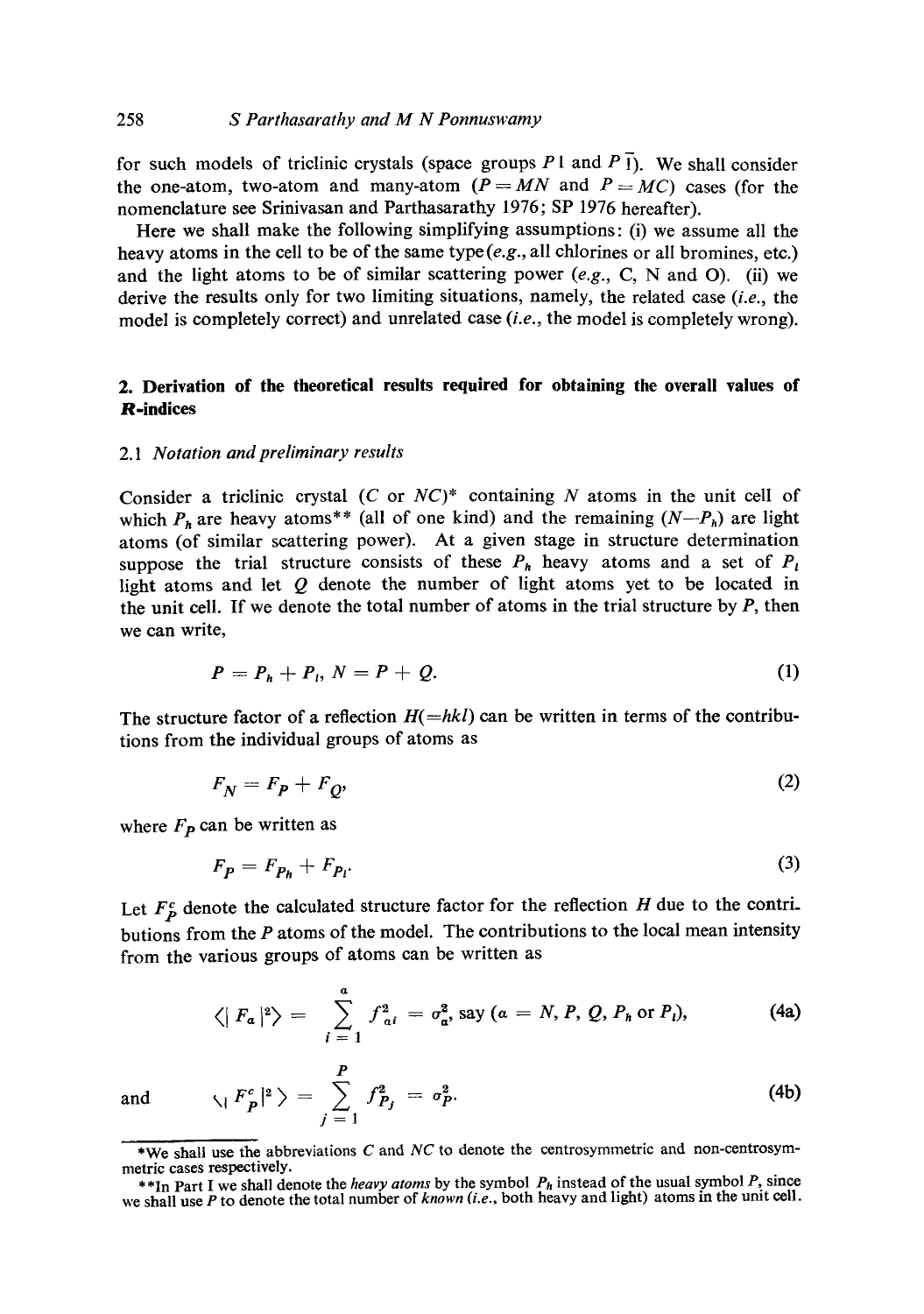Let the fractional contribution to the local mean intensity from the  $P_{-}$ ,  $Q_{-}$ ,  $P_{h}$ and  $P_i$ -groups be denoted by  $\sigma_1^2$ ,  $\sigma_2^2$ ,  $\sigma_{1h}^2$  and  $\sigma_{1l}^2$  respectively. From (4a) and (4b) it follows that

$$
\sigma_1^2 = \sigma_P^2 / \sigma_N^2, \ \sigma_2^2 = \sigma_Q^2 / \sigma_N^2,
$$
\n
$$
\sigma_{1h}^2 = \sigma_{Ph}^2 / \sigma_N^2, \ \sigma_{1l}^2 = \sigma_{Pl}^2 / \sigma_N^2.
$$
\n(5)

From (5) we obtain

$$
\sigma_1^2 + \sigma_2^2 = 1,\tag{6}
$$

$$
\sigma_{1h}^2 + \sigma_{1l}^2 = \sigma_{1}^2, \tag{7}
$$

$$
\sigma_{1h}^2 + \sigma_{1l}^2 + \sigma_2^2 = 1. \tag{8}
$$

The normalized variables  $y_N$  and  $y_P^c$  are defined in the usual way, namely,

$$
y_N = |F_N| / \langle |F_N|^2 \rangle^{1/2}, y_P^c = |F_P^c| / \langle |F_P^c|^2 \rangle^{1/2}.
$$
 (9)

Let  $P(y_N, y_P^c)$  denote the joint probability density function (PDF hereafter) of  $y_N$ and  $y^c$ . It may be noted that for the related case  $F^c$  =  $F_p$  and  $y^c$  =  $y_p$  while for the unrelated case  $y<sub>p</sub>$  and  $y<sub>p</sub><sup>c</sup>$  are independent random variables.

## 2.2 *General expression for the overall value of R(F)*

Following the arguments of Parthasarathy and Ponnuswamy (1979) (hereafter PP 1979) the overall value of  $R(F)$  [i.e.  $\overline{R}(F)$ ] for an incomplete model can be written as [see equation (8) of PP 1979]

$$
\overline{R}(F) = \frac{\sum\limits_{hkl} \left| |F_N| - |F_P^c| \right|}{\sum\limits_{hkl} |F_N|},\tag{10a}
$$

$$
=\frac{\sum\limits_{j}\sigma_{Nj}n_{j}\langle\vert y_{N}-\sigma_{1}y_{P}^{c}\vert\rangle_{j}}{\sum\limits_{j}\sigma_{Nj}n_{j}\langle y_{N}\rangle_{j}}.
$$
 (10b)

The derivation of (10b) from (10a) involves the partitioning of the reciprocal space into thin shells. The subscript  $j$  to a quantity denotes that the quantity pertains to the *j*th shell.  $n_j$  denotes the number of independent reflections in the *j*th shell. Thus it is clear from (10b) that if the local values of  $\langle |y_N - \sigma_1 y_P^c| \rangle$  and  $\langle y_N \rangle$  are known in the different ranges of sin  $\theta/\lambda$ , then the summation in (10b) can be carried out and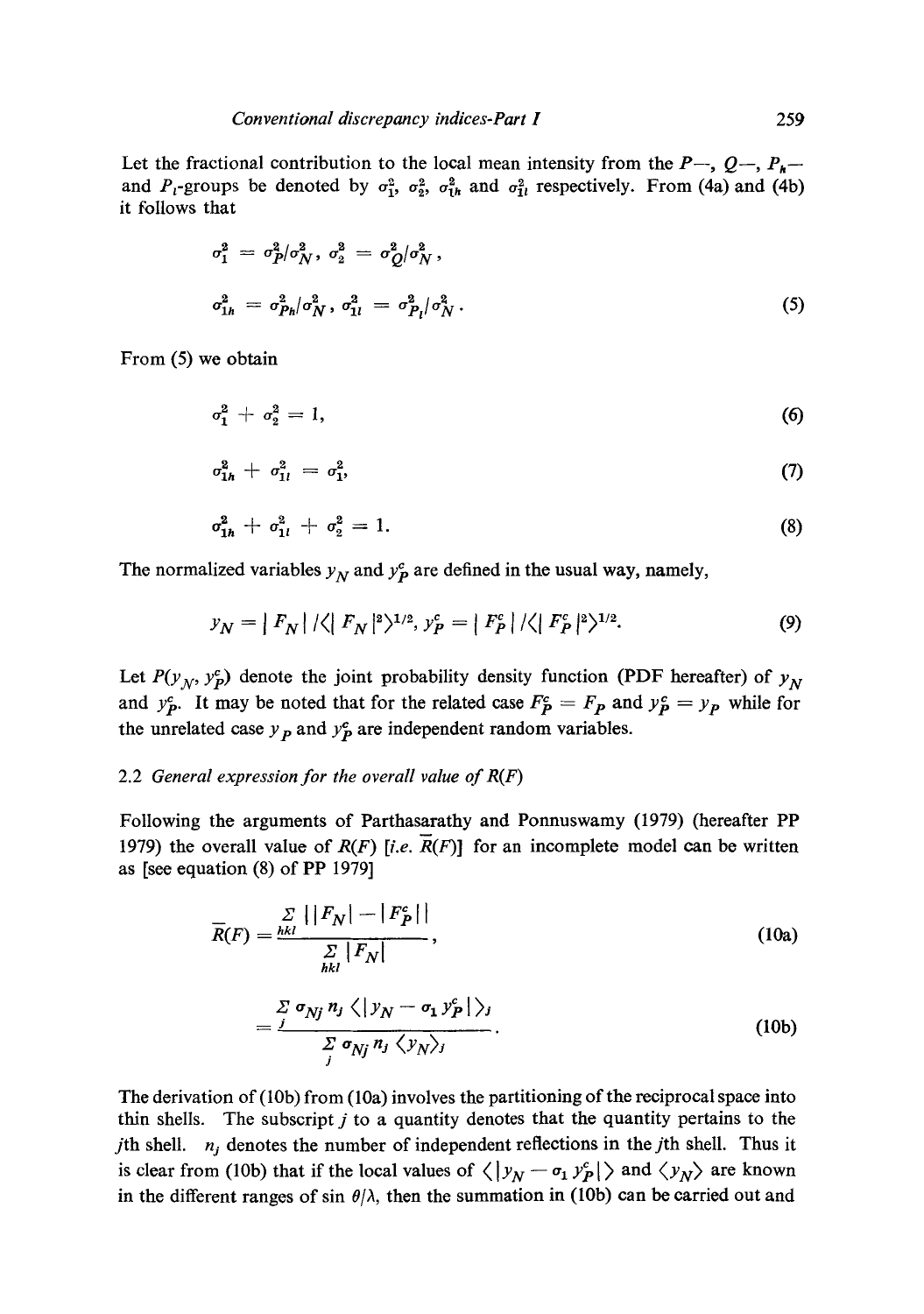the overall value  $\overline{R}(F)$  for a given model of a crystal can be obtained. The local value of  $\langle | y_N - \sigma_1 y_p^c | \rangle$  can be obtained from the joint PDF of  $y_N$  and  $y_p^c$  as

$$
\langle |y_N - \sigma_1 y_P^c| \rangle = \int_0^\infty \int_0^\infty |y_N - \sigma_1 y_P^c| P(y_N, y_P^c) dy_N dy_P^c
$$
 (11)

Since the joint PDF  $P(y_N, y_P^c)$  for the various cases that are considered in this paper turn out to be complicated functions, the double integral in (11) cannot be evaluated in closed form. To facilitate evaluation by numerical methods, the variables of integrations in (11) are changed by using the transformation

$$
y_N = u/(1-u), y_P^c = v/(1-v). \tag{12}
$$

Now we can rewrite (11) as

$$
\langle |y_N - \sigma_1 y_P^c| \rangle = \int_0^1 \int_0^1 \left| \left( \frac{u}{1-u} \right) - \sigma_1 \left( \frac{v}{1-v} \right) \right| P \left( \frac{u}{1-u}, \frac{v}{1-v} \right) \times \frac{du \, dv}{(1-u)^2 (1-v)^2}.
$$
\n(13)

The theoretical expression for  $\langle y_N \rangle$  for the cases of our interest is given by Parthasarathy (1966). Making use of the values of  $\langle |y - \sigma_1 y_P^c| \rangle$  and  $\langle y_N \rangle$  thus obtained in (10b) we can evaluate *R(F)* for a given trial structure.

# 2.3 *General expression for the overall value of R(I)*

Following the procedure that has been used for obtaining (10b) from (10a) and using the result  $\langle y_N^2 \rangle = 1$ , the theoretical expression for the overall value of *R(I)* for an incomplete model can be shown to be

$$
\overline{R}(I) = \frac{\sum\limits_{hkl} |I_N - I_P^c|}{\sum\limits_{hkl} I_N} = \frac{\sum\limits_{j} \sigma_{Nj}^2 n_j \langle |y_N^2 - \sigma_1^2 (y_P^c)^2| \rangle_j}{\sum\limits_{j} \sigma_{Nj}^2 n_j}.
$$
\n(14)

The local value of  $\langle |y_N^2 - \sigma_1^2 (y_P^2)^2| \rangle$  can be obtained from

$$
\langle |y_N^2 - \sigma_1^2 (y_P^c)^2| \rangle = \int_0^\infty \int_0^\infty |y_N^2 - \sigma_1^2 (y_P^c)^2| P(y_N, y_P^c) dy_N dy_P^c \qquad (15a)
$$

$$
= \int_{0}^{1} \int_{0}^{1} \left| \left( \frac{u}{1-u} \right)^{2} - \sigma_{1}^{2} \left( \frac{v}{1-u} \right)^{2} \right| P\left( \frac{u}{1-u}, \frac{v}{1-v} \right) \frac{du dv}{(1-u)^{2} (1-v)^{2}}.
$$
 (15b)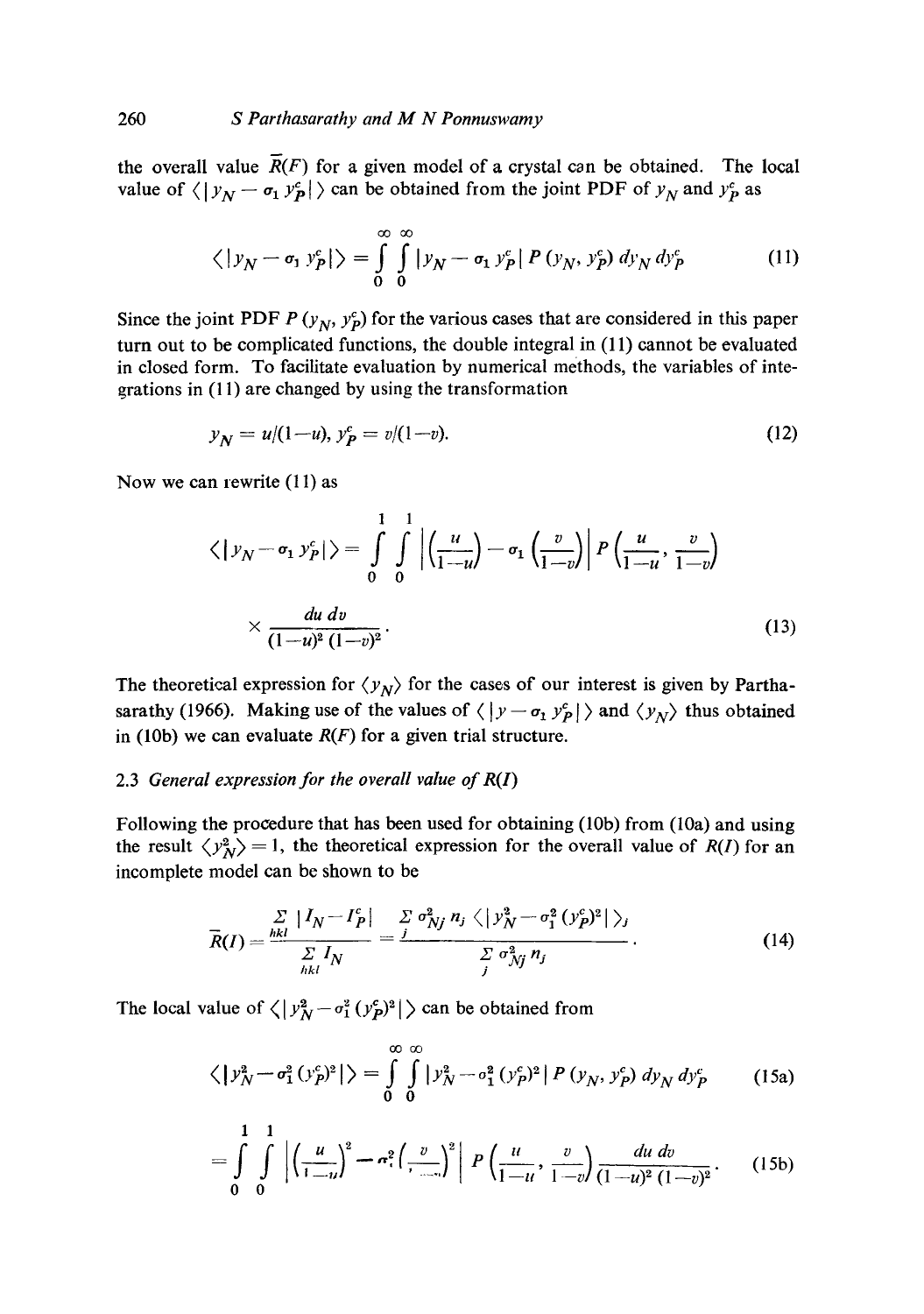We have used the transformation (12) for obtaining (15b) from (15a). The following points should be noted regarding the evaluation of

$$
\langle |y_N^n - \sigma_1^n (y_P^c)^n | \rangle, (n=1, 2)
$$

for the related case. Here  $F_p = F_p$  and  $y_p = y_p$  so that the relevant results can be obtained by simply replacing  $y_p^c$  by  $y_p$  in equations (10b) to (15b) which are valid for the general case of an imperfectly related model. Thus, in particular

$$
\langle |y_N^n - \sigma_1^n (y_P^c)^n | \rangle, (n=1, 2)
$$

for the related case can be obtained from (13) and (15b) as

$$
\langle |y_N - \sigma_1 y_P| \rangle = \int_0^1 \int_0^1 \left| \left( \frac{u}{1-u} \right) - \sigma_1 \left( \frac{v}{1-v} \right) \right| P \left( \frac{u}{1-u}, \frac{v}{1-v} \right)
$$
  

$$
\times \frac{du dv}{(1-u)^2 (1-v)^2}
$$
  

$$
\langle |y_N^2 - \sigma_1^2 y_P^2| \rangle = \int_0^1 \int_0^1 \left| \left( \frac{u}{1-u} \right)^2 - \sigma_1^2 \left( \frac{v}{1-v} \right)^2 \right| P \left( \frac{u}{1-u}, \frac{v}{1-v} \right)
$$
  

$$
\times \frac{du dv}{(1-u)^2 (1-v)^2}
$$
 (17)

From the above considerations [see (10), (13) to (17)] it is clear that for the evaluation of the theoretical overall values of  $R(F)$  and  $R(I)$  we must first obtain  $P(y_N, y_P)$ for the related case,  $P(y_N, y_P^c)$  for the unrelated case and the expression for  $\langle y_N \rangle^*$ . Since we are considering the one-atom, two-atom and many-atom  $(P_h = M, MN$  and *MC*) cases we shall work out the expressions for  $P(y_N, y_p)$ ,  $P(y_N, y_p^c)$  and  $\langle y_N \rangle$ for these cases individually.

#### 2.4 *Theoretical results for the non-centrosymmetric case*

2.4a *Derivation of P* ( $y_N$ ,  $y_p$ ) for the related case: P ( $y_N$ ,  $y_p$ ) for the related case can be obtained from the conditional PDF  $P(y_N; y_p)$  and the PDF  $P(y_p)$  by using the formula

$$
P(y_N, y_p) = P(y_N; y_p) P(y_p).
$$
 (18)

Now assuming the Q-group to consist of a sufficiently large number of similar atoms so as to obey the acentric Wilson distribution (Wilson 1949), the conditional

<sup>\*</sup>Since  $\langle y_N \rangle$  is a property of the crystals but not of the model, the theoretical expression for  $\langle v_N \rangle$  will be independent of the type of model *(e.g., related and unrelated models)*.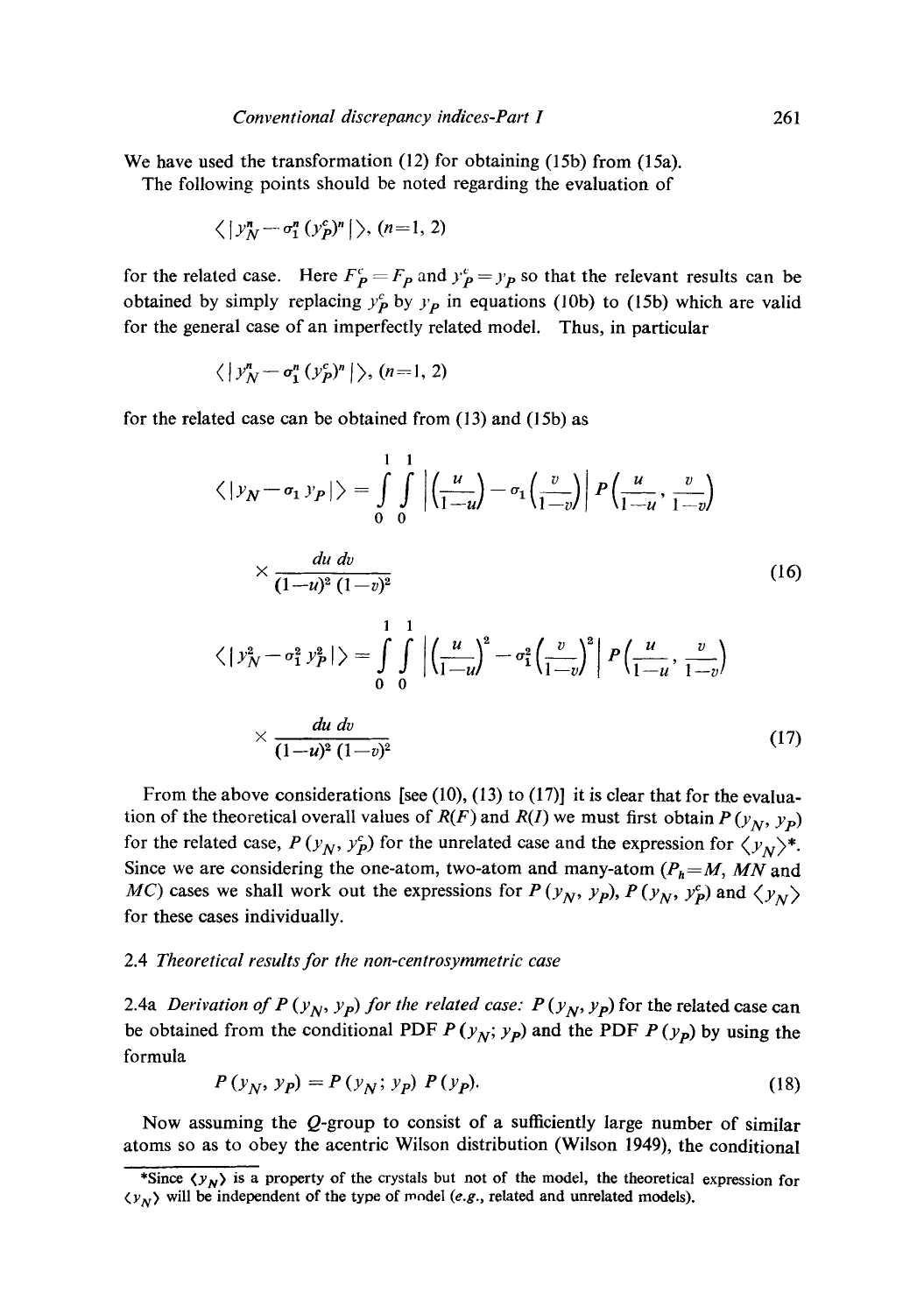PDF of  $y_N$  for a given  $y_P$  (whatever be the nature of the *P*-group) has been shown to be [see (3.24) on p.37 of SP 1976]

$$
P(y_N; y_P) = \frac{2y_N}{\sigma_2^2} \exp\left[-\frac{(y_N^2 + \sigma_1^2 y_P^2)}{\sigma_2^2}\right] I_0 \left(\frac{2\sigma_1 y_N y_P}{\sigma_2^2}\right).
$$
 (19)

Since  $P(y_p)$  is different for the one-atom, two-atom and many-atom cases, we shall derive  $P(y_p)$  for these cases.

*(i) One-atom case:*  $P(y_p)$  required for the present case *(i.e.*  $P_h=1$ ) can be readily obtained from the expression for  $P(y_N)$  in equation (3.26) of SP (1976) by replacing the set  $(y_N, \sigma_1^2 = \sigma_P^2/\sigma_N^2, \sigma_2^2 = \sigma_O^2/\sigma_N^2)$  by the set  $(y_P, \sigma_P^2/\sigma_P^2, \sigma_P^2/\sigma_P^2)$ .

Making use of (5) we can rewrite  $\sigma_{P_h}^2/\sigma_P^2$  and  $\sigma_{P_l}^2/\sigma_P^2$  as

$$
\sigma_{P_h}^2/\sigma_P^2 = \sigma_{1h}^2/\sigma_P^2, \sigma_{P_l}^2/\sigma_P^2 = \sigma_{1l}^2/\sigma_1^2. \tag{20}
$$

We thus obtain  $P(y_p)$  for the present case to be

$$
P(y_P) = \frac{2\sigma_1^2}{\sigma_{1l}^2} \exp\left(-\frac{\sigma_{1h}^2}{\sigma_{1l}^2}\right) y_P \exp\left(-\frac{\sigma_1^2}{\sigma_{1l}^2} y_P^2\right) I_0\left(\frac{2\sigma_1 \sigma_{1h}}{\sigma_{1l}^2} y_P\right)
$$
(21)

(ii) *Two-atom case:*  $P(y_p)$  required for the present case *(i.e.,*  $P_h=2$ ) is obtained from the expression for  $P(y_N)$  given in equation (15) of Srikrishnan and Parthasarathy (1970) by replacing the set  $(y_N, \sigma_1^2, \sigma_2^2)$  by the set  $(y_P, \sigma_{1h}^2/\sigma_1^2, \sigma_{1l}^2/\sigma_1^2)$  as\*

$$
P(y_P) = \frac{2\sigma_1}{\sigma_{1l}^2} y_P \exp\left(-\frac{\sigma_1^2 y_P^2}{\sigma_{1l}^2}\right) \int_0^1 \exp\left[-\frac{2\sigma_{1h}^2}{\sigma_{1l}^2} \sin^2\left(\frac{\pi x}{2}\right)\right] \times I_0 \left[\frac{2\sqrt{2} \sigma_1 \sigma_{1h} y_P}{\sigma_{1l}^2} \sin\left(\frac{\pi x}{2}\right)\right] dx.
$$
 (22)

(iii) *Many-atom*  $(P_h = MN)$  *case:*  $P(y_p)$  for this case will evidently be the acentric Wilson distribution, namely,

$$
P(y_p) = 2y_p \exp\left(-y_p^2\right). \tag{23}
$$

<sup>\*</sup>We have also made the substitution  $\theta = (\pi/2) x$  for convenience.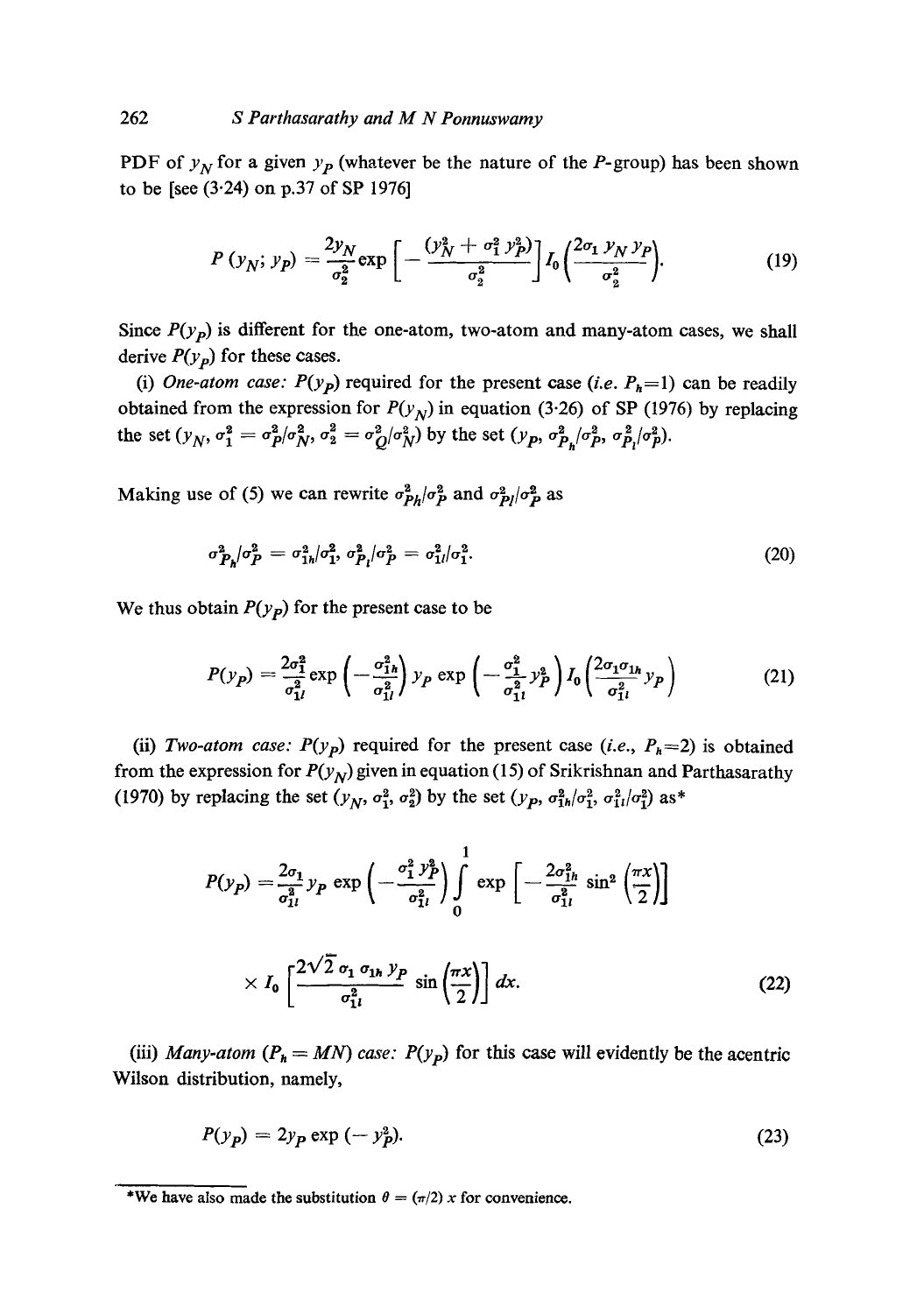(iv) *Many-atom* ( $P_h = MC$ ) case:  $P(y_p)$  for the present case is obtained from the expression for  $P(y_N)$  in equation (8) of Parthasarathy (1966) by replacing the set  $(y, \sigma_1^2, \sigma_2^2)$  by the set  $(y_p, \sigma_{1h}^2/\sigma_1^2, \sigma_{1l}^2/\sigma_1^2)$  as

$$
P(y_P) = \frac{2\sigma_1^2 y_P}{[\sigma_{1l}^2 (\sigma_1^2 + \sigma_{1h}^2)]^{1/2}} \exp \left[ -\frac{\sigma_1^4 y_P^2}{\sigma_{1l}^2 (\sigma_1^2 + \sigma_{1h}^2)} \right] I_0 \left[ \frac{\sigma_1 \sigma_{1h}^2 y_P^2}{\sigma_{1l}^2 (\sigma_1^2 + \sigma_{1h}^2)} \right].
$$
 (24)

Substituting (9) and the appropriate  $P(y_P)$  from (21)–(24) in (18) we can obtain the required  $P(y_N, y_p)$ . The results obtained for the cases  $P_h=1$ , 2, MN and MC are given in table 1.

2.4b *Derivation of P(y<sub>N</sub>, y<sup>c</sup></sup>) for the unrelated case:* In this case  $y_N$  and  $y_P^c$  are independent random variables. Hence if  $P(y_N)$  and  $P(y_P^c)$  are the PDF's of  $y_N$  and  $y_P^c$  respectively, the joint PDF of  $y_N$  and  $y_P^c$  will be given by the formula

$$
P(y_N, y_P^c) = P(y_N) P(y_P^c)
$$
 (25)

Table 1. The joint PDF of  $y_N$  and  $y_p$  for a related model consisting of  $P_h$  (=1, 2, *MN* or  $MC$ ) heavy and  $P_l$  light atoms per unit cell: A non-centrosymmetric crystal.

| $P_h$          | $P(y_N, y_p)$                                                                                                                    |  |
|----------------|----------------------------------------------------------------------------------------------------------------------------------|--|
| $1\,$ $\,$     | $\left(\frac{\sigma_1}{\sigma_2}\right)^2$ $E_1 E_1 B \exp(-r^2) I_0 (2a)$                                                       |  |
| $\overline{2}$ | $\left(\frac{\sigma_1}{\sigma_{1l}}\right)^2$ $E_1 E_1 B \int \exp\left(-2r^2 S_x^2\right) I_0 \left(2 \sqrt{2} a S_x\right) dx$ |  |
| MN             | $E_1 B \exp(-y_p^2/\sigma_2^2)$                                                                                                  |  |
| МC             | $(\sigma_1^2/g) E_1 B \exp[-s^2(g^2 + \sigma_1^2 \sigma_2^2) y_p^2/g^2] I_0 [(\sigma_1 \sigma_{1h} y_p/g)^2]$                    |  |

Note 1: 
$$
E_1 = (4 y_N y_P/\sigma_2^2) \exp(-y_N^2/\sigma_2^2), E_1' = \exp \left[-\frac{\sigma_1^2 (1 - \sigma_{1h}^2) y_P^2}{\sigma_2^2 \sigma_{1l}^2}\right]
$$

*Note* 2: Symbols used in tables  $(1) - (8)$  and their definition:  $B = L(2 \alpha \cdot y \cdot y / \alpha^2)$ ;  $C = \cosh{(\alpha \cdot y \cdot y / \alpha^2)}$ 

$$
B = I_0(2 \sigma_1 y_N y_p/\sigma_2^2); \quad C = \cosh(\sigma_1 y_N y_p/\sigma_2^2)
$$
\n
$$
S_x = \sin(\pi x/2), \quad S_z = \sin(\pi z/2), \quad a = \sigma_1 \sigma_{1h} y_p/\sigma_{1l}^2, \quad b = \sigma_1 \sigma_{1h} y_p/\sigma_{1l}^2
$$
\n
$$
k = \sigma_1 y_N/\sigma_2^2; \quad r = \sigma_{1h}/\sigma_{1l}, \quad s = \sigma_1/\sigma_2, \quad t = 1 - \sigma_{1h}^2,
$$
\n
$$
g = \sigma_{1l}^2 \left[\sigma_1^2 + \sigma_{1h}^2\right]^{1/2}
$$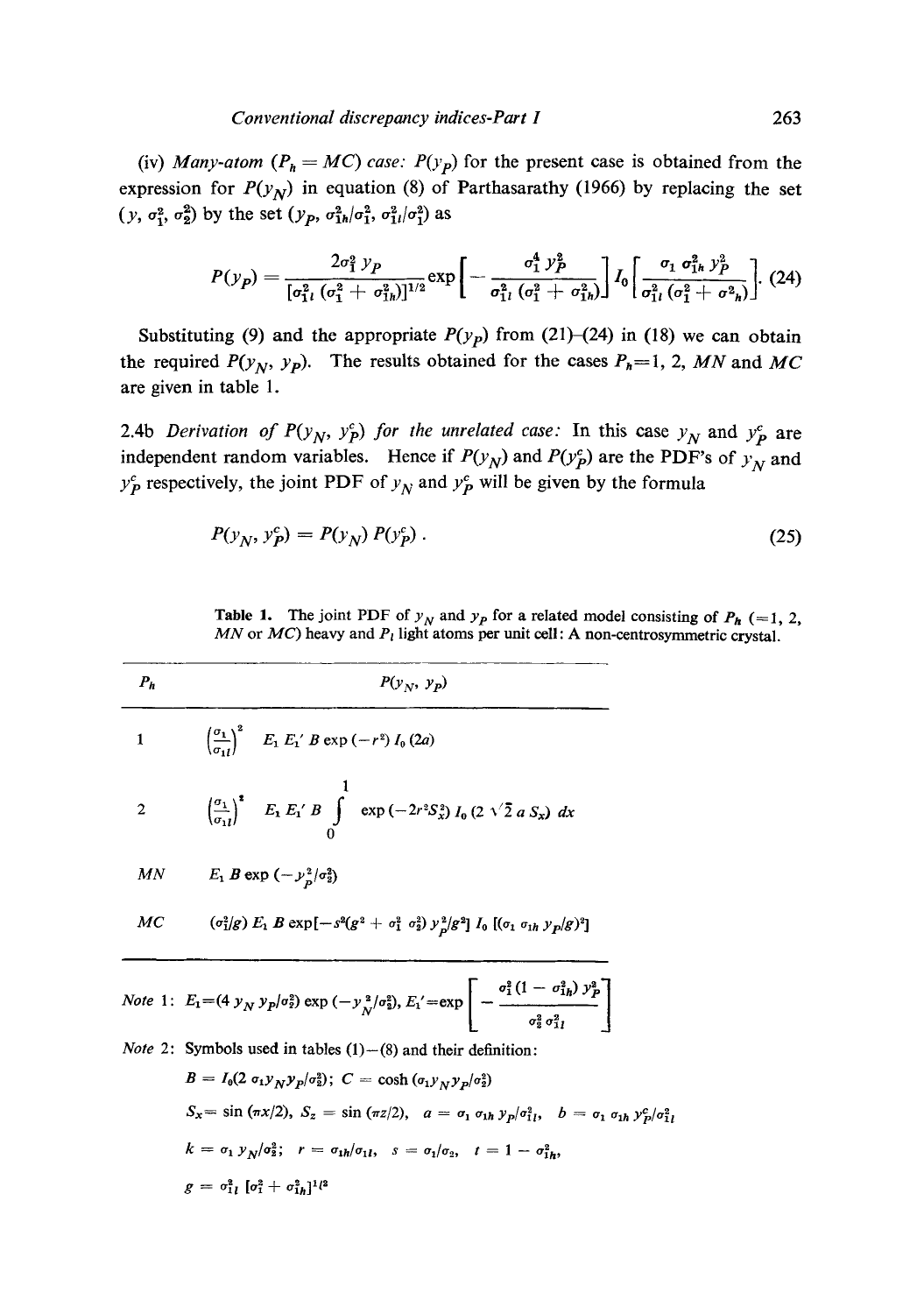It is obvious that  $P(y_p^c)$  needed in (25) corresponding to the cases  $P_h=1$ , 2, *MN* and *MC* can be obtained from (21) to (24) respectively by replacing  $y_p$  by  $y_p^c$  in these expressions.  $P(y_N)$  needed in (25) for these cases can be obtained as follows.

(i) *One-atom case:*  $P(y_N)$  for this case is obtained from the expression for  $P(y_N)$ in equation (3.26) of SP (1976) by replacing the set  $\left[\sigma_1^2 = \sigma_p^2/\sigma_N^2, \sigma_2^2 = \sigma_o^2/\sigma_N^2 \right]$  by the set  $\left[\sigma_{P_h}^2/\sigma_N^2, \, (\sigma_{P_l}^2 + \sigma_Q^2)/\sigma_N^2\right]$ . Making use of (5) we can rewrite  $\sigma_{P_h}^2/\sigma_N^2$  and  $\left(\sigma_{P_l}^2 + \sigma_Q^2\right)/\sigma_N^2$ as

$$
\sigma_{P_h}^2/\sigma_N^2 = \sigma_{1h}^2, \quad (\sigma_{P_l}^2 + \sigma_Q^2)/\sigma_N^2 = \sigma_{1l}^2 + \sigma_2^2 = 1 - \sigma_{1h}^2 \tag{26}
$$

Thus  $P(y_N)$  for this case is

$$
P(y_N) = \frac{2y_N}{1 - \sigma_{1h}^2} \exp\left[-\frac{(\sigma_{1h}^2 + y_N^2)}{(1 - \sigma_{1h}^2)}\right] I_0 \left[\frac{2\sigma_{1h} y_N}{1 - \sigma_{1h}^2}\right].
$$
 (27)

(ii) *Two-atom case :*  $P(y_N)$  for the present case can be similarly obtained from the expression for  $P(y_N)$  in equation (15) of Srikrishnan and Parthasarathy (1970) by replacing the set  $(\sigma_1^2, \sigma_2^2)$  by the set  $(\sigma_{1h}^2, 1 - \sigma_{1h}^2)$  as

$$
P(y_N) = \frac{2y_N}{1 - \sigma_{1h}^2} \exp\left[-\frac{y_N^2}{(1 - \sigma_{1h}^2)}\right] \int_0^1 \exp\left[-\frac{2\sigma_{1h}^2}{(1 - \sigma_{1h}^2)}\sin^2\left(\frac{\pi z}{2}\right)\right] \times I_0 \left[\frac{2\sqrt{2} \sigma_{1h} y_N}{(1 - \sigma_{1h}^2)}\sin\left(\frac{\pi z}{2}\right)\right] dz.
$$
 (28)

(iii) *Many-atom*  $(P_h = MN)$  *case:*  $P(y_N)$  for the present case will be given by the acentric Wilson distribution, namely,

$$
P(y_N) = 2 y_N \exp(-y_N^2). \tag{29}
$$

(iv) *Many-atom* ( $P_h = MC$ ) *case:*  $P(y_N)$  for the present case can be obtained from the expression for  $P(y_N)$  in equation (8) of Parthasarathy (1966) by replacing the set  $(y, \sigma_1^2, \sigma_2^2)$  by the set  $(y_N, \sigma_{1h}^2, 1 - \sigma_{1h}^2)$  as

$$
P(y_N) = \frac{2 y_N}{(1 - \sigma_{1h}^2)^{1/2}} \exp\left(-\frac{y_N^2}{(1 - \sigma_{1h}^4)}\right) I_0 \left(\frac{\sigma_{1h}^2 y_N^2}{1 - \sigma_{1h}^4}\right).
$$
 (30)

Substituting for the appropriate  $P(y_N)$  from (27) to (30) and the appropriate  $P(y_P^c)$  from (21) to (24) in (25) we can obtain the joint PDF of  $y_N$  and  $y_P^c$  for the cases  $P_h = 1$ , 2, *MN* and *MC*. The results thus obtained are summarized in table 2.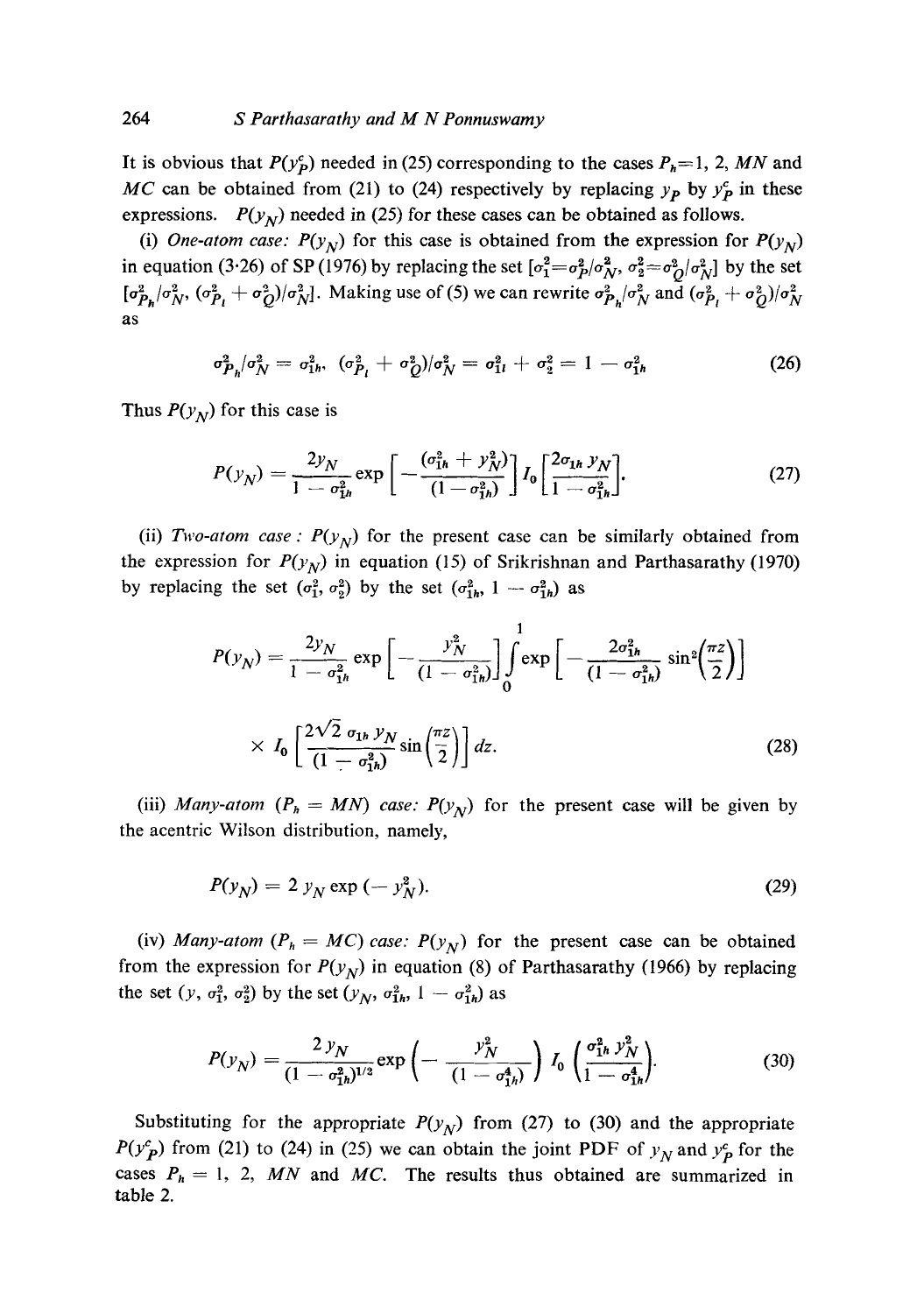**Table 2.** The joint PDF of  $y_N$  and  $y_P^c$  for an unrelated model consisting of  $P_h(=1, 2, ...)$ *MN* or *MC*) heavy and  $P_l$  light atoms per unit cell: A non-centrosymmetric crystal.

| $P_h$ | $P(y_N, y_p^c)$                                                                                                                                                                                                                                                                 |
|-------|---------------------------------------------------------------------------------------------------------------------------------------------------------------------------------------------------------------------------------------------------------------------------------|
|       | 1 $E_2 \exp \left[ -r^2 (t + \sigma_{11}^2)/t \right] I_0 (2 \sigma_{1h} y_N/t) I_0 (2b)$                                                                                                                                                                                       |
|       | 2 $E_2 \int \int \exp \left[-2(r^2 S_z^2 + \sigma_{1h}^2 S_x^2/t)\right] I_0 \left[2 \sqrt{2} \sigma_{1h} y_N S_x/t\right] I_0 \left[2 \sqrt{2} b S_z\right] dx dz$                                                                                                             |
|       | MN $4 y_N y_P^c \exp[-y_N^2 - y_P^c]^2$                                                                                                                                                                                                                                         |
|       | MC $\frac{4 \sigma_1^2 y_N y_P^2}{g (1 - \sigma_{1h}^4)^{1/2}} \exp \left[ - \frac{y_N^2}{(1 - \sigma_{1h}^4)} - \frac{\sigma_1^4 y_P^{c_2}}{g^2} \right] I_0 \left[ (\sigma_1 \sigma_{1h} y_P^c/g)^2 \right] I_0 \left[ \frac{\sigma_{1h}^2 y_N^2}{1 - \sigma_{1h}^4} \right]$ |
|       | Note: $E_2 = \frac{4 \sigma_1^2 y_N y_P^c}{2 \sigma_1^2 y_N^c} \exp \left[ -\frac{y_N^2}{2 \sigma_1^2 y_P^c} - \frac{\sigma_1^2 y_P^c}{2 \sigma_1^2 y_P^c} \right].$                                                                                                            |

For the definition of the symbols used, see footnote 2 of table 1.

 $\sigma_{1l}^2 (1 - \sigma_{1h}^2)$   $(1 - \sigma_{1h}^2)$   $\sigma_{1l}^2$  |

2.4c *Theoretical expressions for*  $\langle y_N \rangle$  *for the various cases:* The theoretical expressions of  $\langle y_N \rangle$  for the cases  $P_h=1$  and 2 can be obtained from table 3.6 of SP (1976) by replacing the set  $(\sigma_1^2, \sigma_2^2)$  by the set  $(\sigma_1^2h, 1 - \sigma_1^2h)$ . For the case  $P_h = MN$ ,  $y_N$ follows the acentric Wilson distribution so that  $\langle y_N \rangle = \sqrt{\pi/2}$ . For the case  $P_h = MC$ ,  $\langle y_N \rangle$  can be obtained from (3.86) of SP (1976) by replacing  $\sigma_c^2$  by  $\sigma_{1h}^2$ . Thus we obtain

$$
\langle y_N \rangle = \begin{cases} \frac{1}{2} \left( \frac{\pi}{1 - \sigma_{1h}^2} \right)^{1/2} \exp \left[ -\frac{\sigma_{1h}^2}{2(1 - \sigma_{1h}^2)} \right] \left\{ I_0 \left[ \frac{\sigma_{1h}^2}{2(1 - \sigma_{1h}^2)} \right] + \sigma_{1h}^2 I_1 \left[ \frac{\sigma_{1h}^2}{2(1 - \sigma_{1h}^2)} \right] \right\} & \text{for } P_h = 1 \\ \frac{[\pi (1 - \sigma_{1h}^2)]^{1/2}}{2} {}_2F_2 \left[ -\frac{1}{2}, \frac{1}{2}; 1, 1; -\frac{2\sigma_{1h}^2}{(1 - \sigma_{1h}^2)} \right] & \text{for } P_h = 2 \\ \frac{\sqrt{\pi}}{2} & \text{for } P_h = MN \\ \frac{1 + \sigma_{1h}^2}{\pi} \Big|^{1/2} E \left[ \left( \frac{2\sigma_{1h}^2}{1 + \sigma_{1h}^2} \right)^{1/2} \right] & \text{for } P_h = MC \,. \end{cases} \tag{31}
$$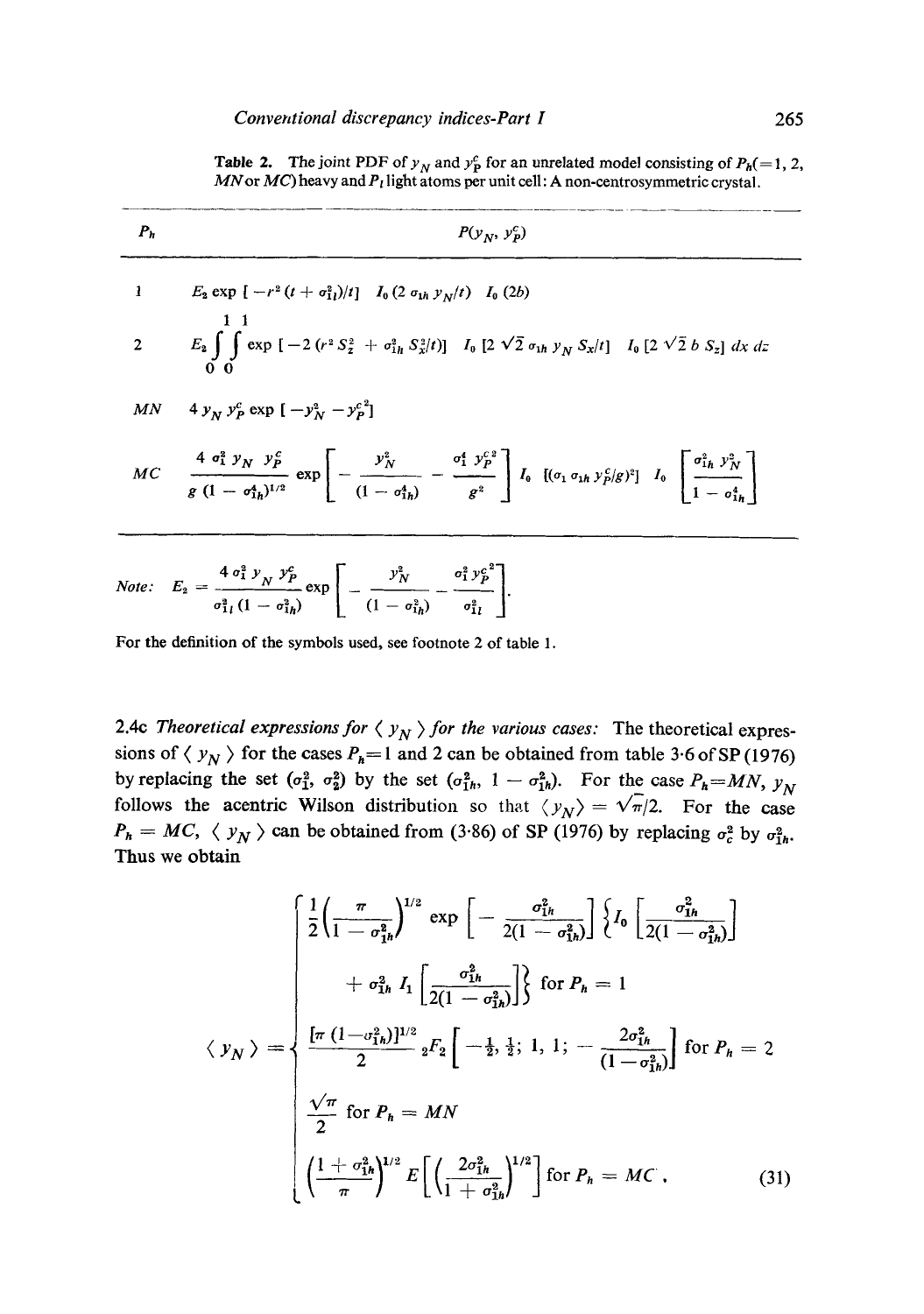#### 266 *S Parthasarathy and M N Ponnuswamy*

#### 2.5 *Theoretical results for the centrosymmetric case*

The procedure to be followed for deriving the theoretical results for the  $C$  case is quite analogous to that employed in  $\S$  2.4 for the *NC* case. We shall therefore present only the essential steps.

2.5a *Derivation of P(y<sub>N</sub>, y<sub>P</sub>) for the related case:* Assuming the Q-group to consist of a sufficiently large number of similar atoms so as to obey the centric Wilson distribution, the conditional PDF of  $y_N$  for a given  $y_p$  (whatever be the nature of the *P*-group) has been shown to be [see  $(3.32)$  of SP  $(1976)$ ]

$$
P(y_N; y_P) = \left(\frac{2}{\pi \sigma_2^2}\right)^{1/2} \exp\left[-\frac{(y_N^2 + \sigma_1^2 y_P^2)}{2\sigma_2^2}\right] \cos h\left(\frac{\sigma_1 y_N y_P}{\sigma_2^2}\right).
$$
 (32)

 $P(y<sub>p</sub>)$  for the one-atom and two-atom cases can be obtained from the respective expressions for  $P(y_N)$  in equations (3.33) and (3.34) of SP (1976) by replacing the set  $(y_N, \sigma_1^2, \sigma_2^2)$  by the set  $(y_p, \sigma_{1h}^2/\sigma_1^2, \sigma_{1l}^2/\sigma_1^2)$ . P  $(y_p)$  for the many-atom case (*i.e.,*  $P_h = M$ ) will be given by the centric-Wilson distribution.  $P(y_p)$  thus obtained for the various cases are summarised in table 3. We can obtain  $P(y_N, y_P)$  for the cases  $P_h = 1$ , 2 and M by substituting for  $P(y_N; y_p)$  from (32) and for the appropriate  $P(y_p)$  from table 3 in (18). The results thus obtained are summarised in table 4.

2.5b *Derivation of P(y<sub>N</sub>, y<sup>c</sup><sub>p</sub>) for the unrelated case:* Since  $y<sub>N</sub>$  and  $y<sub>P</sub>$  are now independent random variables the joint PDF of  $y<sub>N</sub>$  and  $y<sub>P</sub><sup>c</sup>$  will be given by (16).  $P(y<sub>P</sub><sup>c</sup>)$  fro the cases  $P_h=1$ , 2 and M are available in table 3.  $P(y_N)$  for the one-atom and twoatom cases can be obtained by replacing the set  $(\sigma_1^2, \sigma_2^2)$  by the set  $(\sigma_{1h}^2, 1 - \sigma_{1h}^2)$  respec-

| $P_h$          | $P(y_p)$                                                                                                           |  |
|----------------|--------------------------------------------------------------------------------------------------------------------|--|
|                | $E_3$ exp $(-r^2/2)$ cosh (a)                                                                                      |  |
| $\overline{2}$ | $E_3 \int \exp[-r^2 S_z^2] \cosh(\sqrt{2} a S_z) dz$                                                               |  |
|                | M $(2/\pi)^{1/2} \exp(-y_p^2/2)$                                                                                   |  |
|                | <i>Note:</i> $E_3 = (2/\pi)^{1/2} (\sigma_1/\sigma_1) \exp \left[-\frac{\sigma_1^2 y_p^2}{2 \sigma_{11}^2}\right]$ |  |

Table 3. The PDF's of  $y_p$  for the cases  $P_h = 1$ , 2 and *M*: A centrosymmetric crystal.

 $P(y_P^c)$  for the cases  $P_h = 1$ , 2 and M of a C crystal can be obtained by simply replacing  $y_p$  by  $y_p^c$  in the above expressions. See also the footnote 2 of table 1.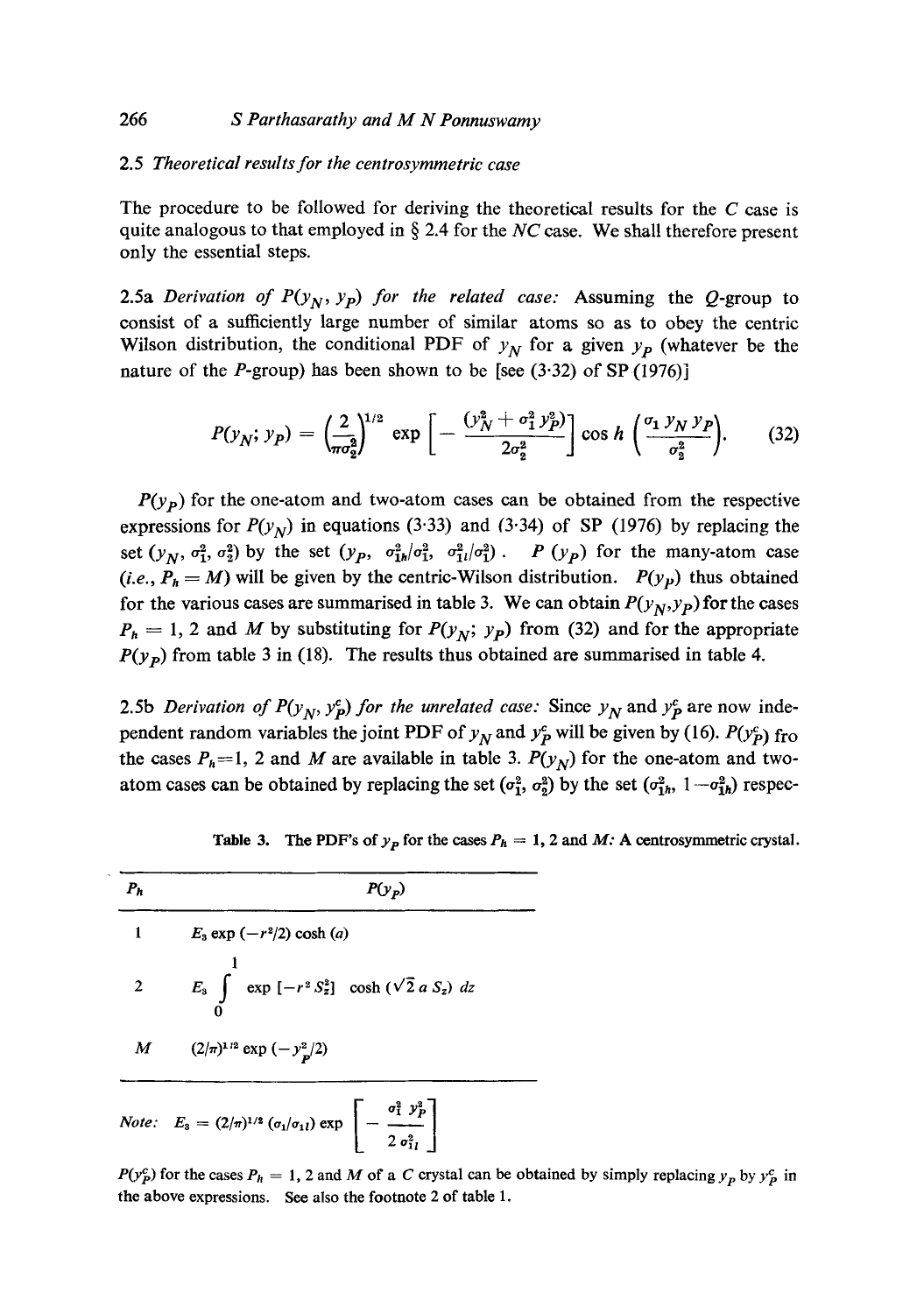tively in equations (3.33) and (3.34) of SP (1976).  $P(y_N)$  for the many-atom case will be given by the centric Wilson distribution. The expressions for  $P(y_N)$  for the cases  $P_h = 1$ , 2 and *M* thus obtained are summarised in table 5. Substituting the appropriate  $P(y_N)$  from table 5 and the appropriate  $P(y_P^c)$  from table 3 in (25) we can obtain the joint PDF of  $y_N$  and  $y_P^c$  for the cases  $P_h = 1$ , 2, and M. The results thus obtained are summarised in table 6.

2.5c. *Theoretical expressions for*  $\langle y_N \rangle$  *for the various cases:* The theoretical expressions of  $\langle y_N \rangle$  for the cases  $P_h=1$  and 2 can be obtained from the results in table

**Table 4.** The joint PDF of  $y_N$  and  $y_p$  for a related model consisting of  $P_h$  (=1, 2) or  $M$ ) heavy and  $P<sub>l</sub>$  light atoms per unit cell: A centrosymmetric crystal.

| $P_{\bm{h}}$ | $P(y_N, y_p)$                                                                                                                    |
|--------------|----------------------------------------------------------------------------------------------------------------------------------|
|              | $E_4 C \exp(-r^2/2) \cosh(a)$                                                                                                    |
| $2^{\circ}$  | $E_4 \, C \, \int \limits_{-\infty}^{\infty} \exp \left[ -r^2 S_{z}^2 \right] \cosh \left( \sqrt{2} \, a \, S_{z} \right) \, dz$ |
|              | $M = \frac{2C}{\pi \sigma_2} \exp \left[ -(y_N^2 + y_P^2)/2 \sigma_2^2 \right]$                                                  |
|              | $\begin{bmatrix} y_N^2 & \sigma_1^2(1-\sigma_{1h}^2)y_P^2 \end{bmatrix}$<br>$2^{\circ}$                                          |

 $\sigma_2 \sigma_{1l}$  |  $2 \sigma_3^2$   $2 \sigma_3^2 \sigma_{1l}^2$ 

See also the footnote 2 to table 1.

*Note:*  $E_4 = \frac{2 \sigma_1}{\pi \sigma_2 \sigma_1 i}$ 

**Table 5.** The PDF's of  $y_N$  for the cases  $P_h = 1$ , 2 and *M*: A centrosymmetric crystal.

| $\bm{P}_h$ | $P(y_N)$                                                                                                         |
|------------|------------------------------------------------------------------------------------------------------------------|
|            | $E_5 \exp \left[-\sigma_{1h/2t}^2\right] \cosh \left(\sigma_{1h} y_N/t\right)$                                   |
| 2          | $E_5 \int \exp \left[ -\sigma_{1h}^2 S_x^2 / t \right] \cosh \left[ \sqrt{2} \sigma_{1h} y_N S_x / t \right] dx$ |
|            | $(2/\pi)^{\frac{1}{2}}$ exp $(-y_N^2/2)$                                                                         |

*Note:*  $E_5 = [2/\pi(1 - \sigma_{1b}^2)]^{\frac{1}{2}} \exp\left[-y_N^2/2(1 - \sigma_{1b}^2)\right]$ See also the footnote 2 to table **1.**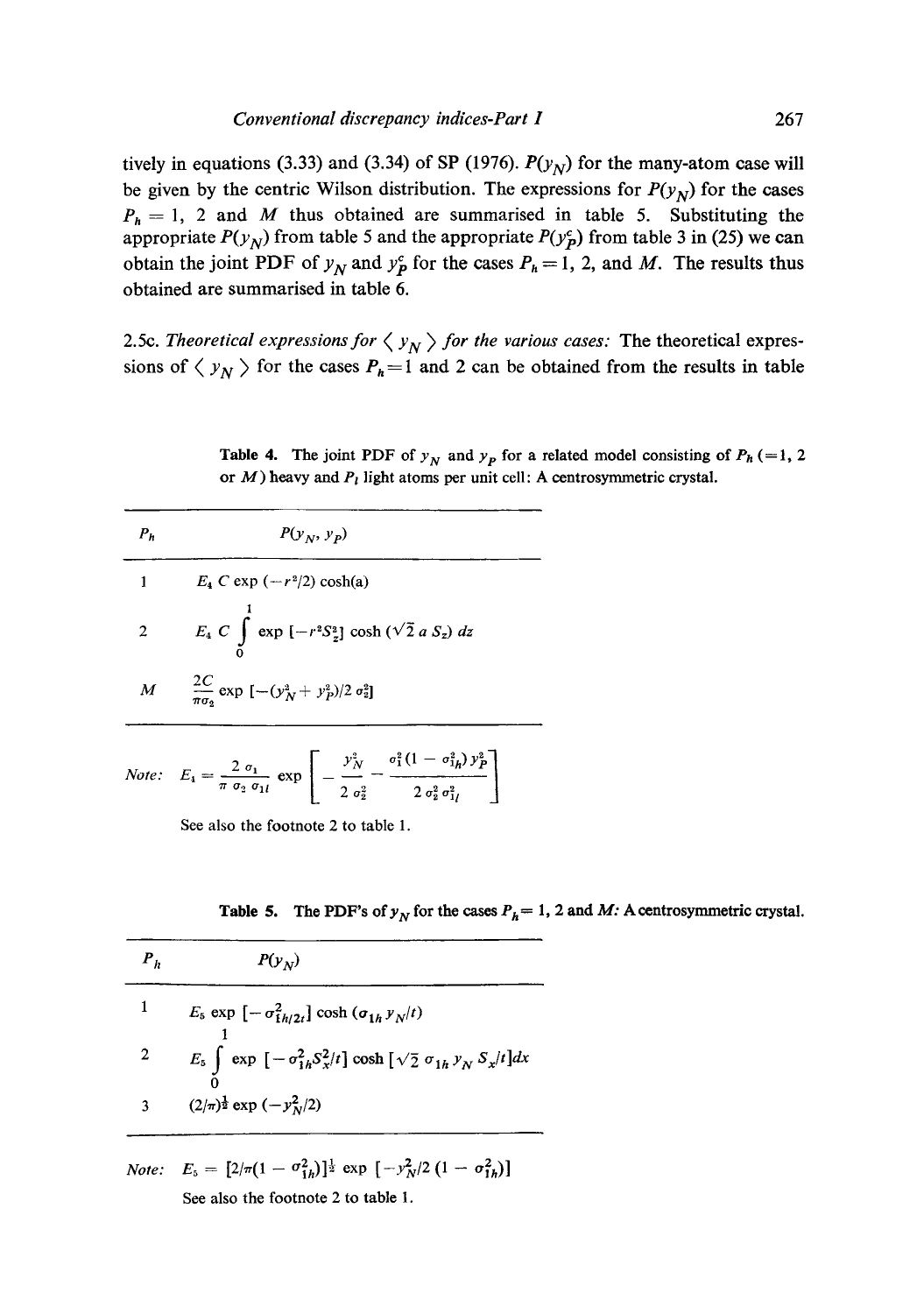**Table 6.** The joint PDF of  $y_N$  and  $y_P^c$  for an unrelated model consisting of  $P_h(=1, 2)$ or  $M$ ) heavy and  $P<sub>i</sub>$  light atoms per unit cell: A centrosymmetric crystal.

| P <sub>h</sub>   | $P(y_N, y_P^c)$                                                                                                            |
|------------------|----------------------------------------------------------------------------------------------------------------------------|
|                  | $E_6 \exp \left[-r^2(t+\sigma_{11}^2)/2t\right] \cosh (b) \cosh (\sigma_{1h} y_N/t)$                                       |
|                  | 2 $E_6 \int \int \exp[-r^2S_z^2 - \sigma_{1h}^2 S_x^2/t] \cosh[\sqrt{2} \sigma_{1h} y_N S_x/t] \cosh[\sqrt{2} b S_z] dxdz$ |
| $\boldsymbol{M}$ | $(2/\pi)$ exp $[-(y_N^2 + y_P^2)/2]$                                                                                       |
|                  | Note: $E_a = \frac{2 a_1}{\exp \left[-\frac{y_N^2}{2} - \frac{a_1^2 y_P^2}{2}\right]}$                                     |

Note: 
$$
E_6 = \frac{1}{\pi a_{1l} (1 - \sigma_{1h}^2)^{1/2}} \exp \left[ -\frac{1}{2(1 - \sigma_{1h}^2)} - \frac{1}{2 \sigma_{1l}^2} \right]
$$

See also the footnote 2 to table 1.

(3.6) of SP (1976) by replacing the set  $(\sigma_1^2, \sigma_2^2)$  by the set  $(\sigma_1^2)_h$ ,  $1 - \sigma_1^2{}_h$ . Since for the case  $P_h = M$ ,  $y_N$  follows the centric-Wilson distribution,  $\langle y_N \rangle = \sqrt{2/\pi}$ . We thus have

$$
\langle y_N \rangle = \begin{cases}\n\left[\frac{2}{\pi}(1 - \sigma_{1h}^2)\right]^{1/2} \exp\left[-\frac{\sigma_{1h}^2}{2(1 - \sigma_{1h}^2)}\right] \\
+ \sigma_{1h} \operatorname{erf}\left[\frac{\sigma_{1h}}{\sqrt{2(1 - \sigma_{1h}^2)}}\right] \operatorname{for} P_h = 1 \\
\left[\frac{2}{\pi(1 - \sigma_{1h}^2)}\right]^{1/2} \exp\left[-\frac{\sigma_{1h}^2}{2(1 - \sigma_{1h}^2)}\right] \left\{I_0\left[\frac{\sigma_{1h}^2}{2(1 - \sigma_{1h}^2)}\right] + \sigma_{1h}^2 I_1\left[\frac{\sigma_{1h}^2}{2(1 - \sigma_{1h}^2)}\right] \right\} & \text{for } P_h = 2 \\
\sqrt{\frac{2}{\pi}} \operatorname{for} P = M & (33)\n\end{cases}
$$

# 2.6. *Evaluation of R(F) and R(I) corresponding to the limiting situation*  $\sigma_{1i}^2 = 0$

*R(F)* and *R(I)* for the limiting case corresponding to  $\sigma_{1l}^2=0$  *(i.e., the case where the* P-group contains only the heavy atoms) can be obtained by following the same method as that outlined in the earlier sections and involves the use of the appropriate joint PDF of  $y_N$  and  $y_P^c$ . It is easier to obtain  $P(y_N, y_P^c)$  required for the present situation (*i.e.*  $\sigma_{11}^2=0$ ) directly than by a limiting process from the distributions derived in the previous sections for the general situation *(i.e.*  $\sigma_{1l}^2 \neq 0$ ). Hence we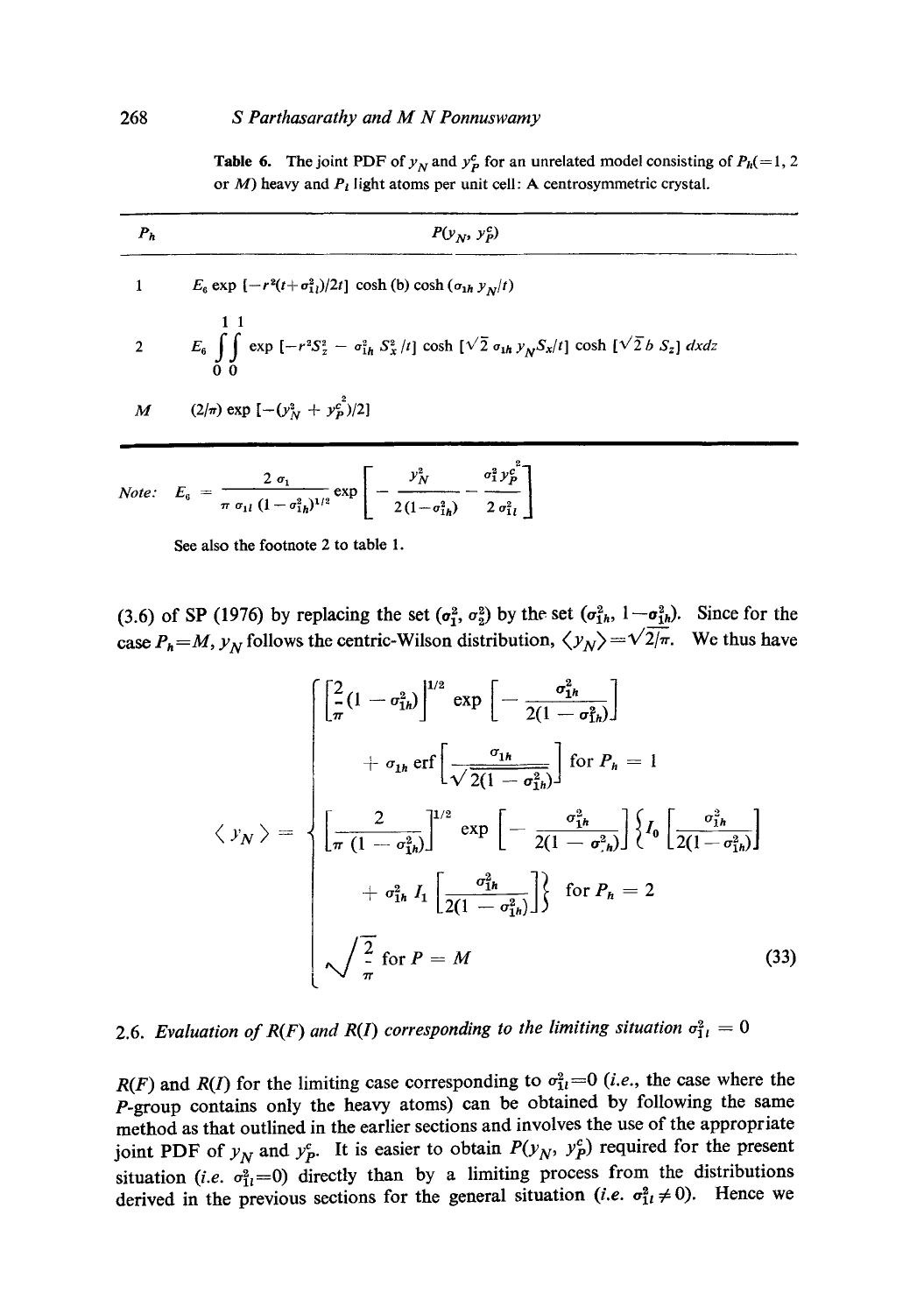shall presently derive  $P(y_N, y_p^c)$  valid for the situation  $\sigma_{1l}^2 = 0$ . In this connection it should be noted that  $\sigma_{1h}^2 = \sigma_1^2$  if  $\sigma_{1l}^2 = 0$  and that  $P(y_N; y_P^c)$  and  $P(y_N)$  obtained in the previous sections are valid for the present case as well.

2.6a *Derivation of P(y<sub>N</sub>, y<sub>P</sub>) and P(y<sub>N</sub>, y<sub>P</sub>) for the various cases corresponding to the limiting situation*  $\sigma_{1l}^2 = 0$ : If the *P*-group is assumed to consist only of the heavy atoms (*i.e., P=P<sub>i</sub>* and  $P_1$ =0) then  $P(y_p)$  for the cases  $P(=P_h)=1$  and 2 will be given respectively by (3.1) and (3.3) of SP (1976).  $P(y_p)$  for the many-atom case will be given by the appropriate Wilson distribution. Substituting the appropriate expression for  $P(y_N; y_p)$  from (19) or (32) we can obtain  $P(y_N, y_p)$  for the various cases. The results are given in tables 7 and 8 for the *NC* and C cases respectively. Substituting the appropriate expression for  $P(y_N)$  from (27) to (30) or table 5 and the appropriate expression\* for  $P(y_p^c)$  in (25) and simplifying we can obtain the expression for  $P(y_N, y_p^c)$ for the various cases. These results are also summarised in tables 7 and 8 for the *NC*  and C cases respectively. The expressions for  $\langle y_N \rangle$  obtained in (31) and (33) are valid for the corresponding cases of the present situation *(i.e.,* the situation in which  $\sigma_{1l}^2$ =0). The method of evaluation of  $\langle |y_N^n-\sigma_1^n(y_p^c)^n| \rangle$ , (n=1, 2), for the various cases corresponding to  $\sigma_{11}^2 = 0$  is exactly similar to that described in the previous sections.

**Table 7.** Expressions for  $P(y_N, y_p)$  and  $P(y_N, y_p^c)$  for the cases  $P_h(= P) = 1, 2,$ *MN* and *MC* when  $\sigma_{1i}^2 = 0$ : A non-centrosymmetric crystal.

| $P_h$          | $P(y_N, y_p)$                                                                                     | $P(y_N, y_p^c)$                                                                                                                                                                                                                             |
|----------------|---------------------------------------------------------------------------------------------------|---------------------------------------------------------------------------------------------------------------------------------------------------------------------------------------------------------------------------------------------|
| $\mathbf{1}$   | $E_7 B \exp (-s^2 y_p^2) \delta (y_p-1)$                                                          | $E_7 \exp(-s^2) I_0(2k) \delta(y_P^c - 1)$                                                                                                                                                                                                  |
| $\overline{2}$ | $(\sqrt{2}/\pi)E_7B\exp{(-s^2y_D^2)(1-y_P^2/2)^{-1/2}}$ $(\sqrt{2}/\pi)E_7(1-y_P^{c_2/2})^{-1/2}$ | $\int \exp \left[ -2s^2 S_z^2 \right] I_0 \left[ 2\sqrt{2k} S_z \right] dz$                                                                                                                                                                 |
| MN             | 2 $E_7B y_p \exp(-y_p^2/\sigma_2^2)$                                                              | 4 $y_N y_P^c$ exp $[-y_N^2 - y_P^c]^2$                                                                                                                                                                                                      |
| MC             |                                                                                                   | $(2/\pi)^{1/2} E_7 B \exp \left[ -(1+\sigma_1^2) y_p^2/2 \sigma_2^2 \right]$ $(8/\pi) y_N (1-\sigma_1^4)^{-1/2} \exp \left[ -\frac{y_N^2}{1-\sigma_1^4} - \frac{y_p^2}{2} \right]$<br>$I_0\left[\frac{\sigma_1^2 y_N^2}{1-\sigma^4}\right]$ |

*Note:*  $E_7 = (2y_N/\sigma_2^2) \exp(-y_N^2/\sigma_2^2)$ .

If  $\sigma_{1l}^2=0$ , then  $\sigma_{1h}^2=\sigma_1^2$  and  $1-\sigma_{1h}^2=\sigma_2^2$ . For the case  $P=2$ , the domain of definition is  $0 \leq y_N < \infty$ ,  $0 \leq y_p$ ,  $y_p^c \leq \sqrt{2}$ . For the others it is  $0 \leq y_N$ ,  $y_p$ ,  $y_p^c < \infty$ .  $P(y_N, y_p)$  corresponds to the related case and  $P(y_N, y^c)$  to the unrelated case. This footnote also applies to table 8. See also the footnote 2 to table 1.

<sup>\*</sup>This can be obtained from the expression for  $P(y<sub>p</sub>)$  for the corresponding case by replacing  $y_P$  by  $y_P^c$ .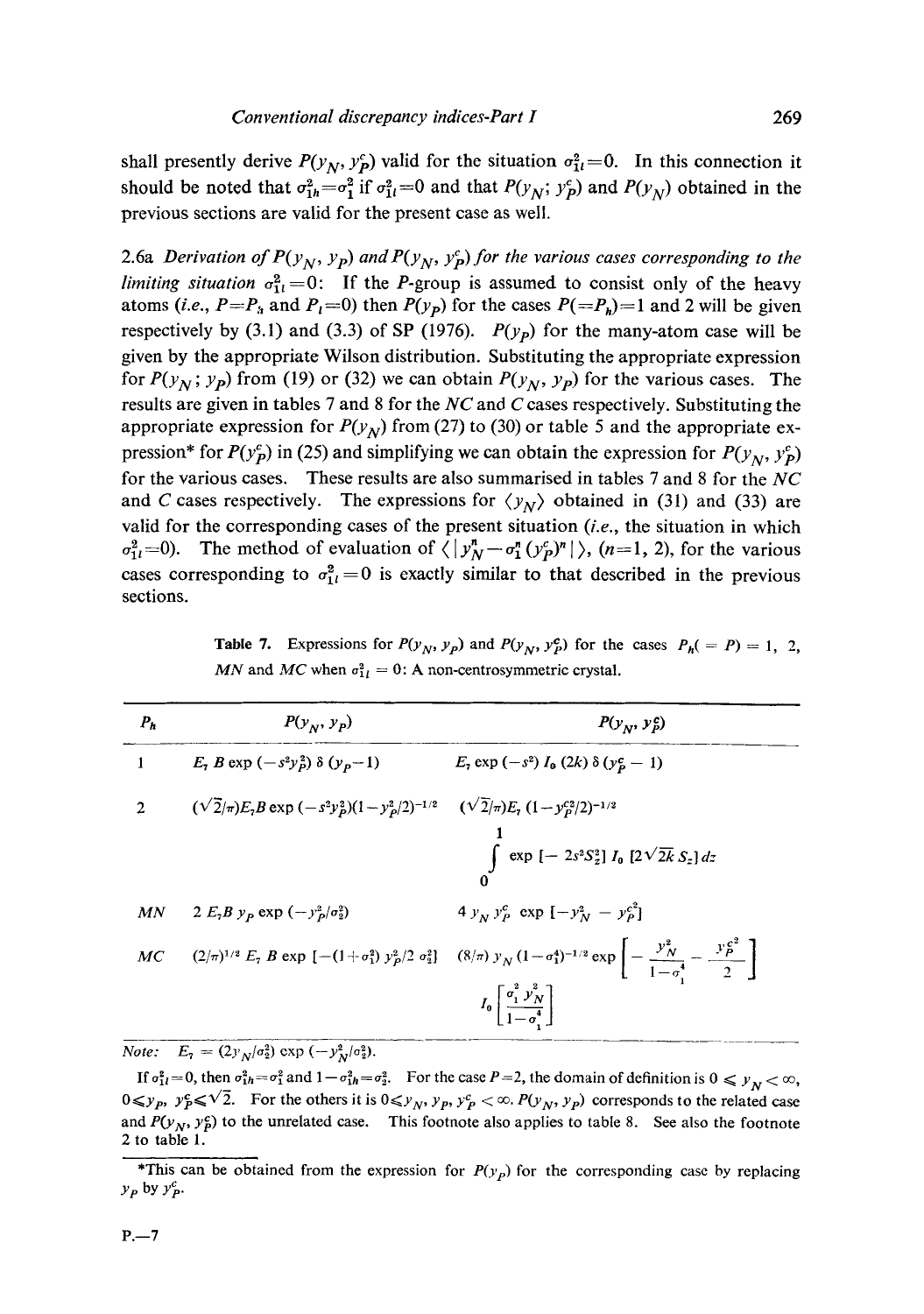#### 270 *S Parthasarathy and M N Ponnuswamy*

**Table 8.** Expressions for  $P(y_N, y_p)$  and  $P(y_N, y_p^c)$  for the cases  $P_h (= P) = 1, 2$  and M when  $\sigma_{1l}^2 = 0$ : A centrosymmetric crystal.

| P <sub>h</sub> | $P(y_N, y_P)$                                                                               | $P(y_N, y_P^c)$                                                                        |
|----------------|---------------------------------------------------------------------------------------------|----------------------------------------------------------------------------------------|
|                | $(2/\pi)^{1/2} E_8 C \delta(y_p-1)$                                                         | $(2/\pi)^{1/2} E_8$ 'cosh $(k)$ exp $(-s^2/2)$ $\delta(y_p^c - 1)$                     |
|                | $2 \pi^{-3/2} E_8 C (1 - y_p^2/2)^{-1/2}$                                                   | $2\pi^{-3/2} E_8(1 - y_P^{c^2/2})^{-1/2} \int \exp[-s^2 S_x^2] \cosh[\sqrt{2k}S_x] dx$ |
| M              | $(2C/\pi\sigma_2)$ exp $[-(y_N^2+y_P^2)/2 \sigma_2^2]$ $(2/\pi)$ exp $[-(y_N^2+y_P^{2})/2]$ |                                                                                        |

*Note:*  $E_8 = (1/\sigma_2) \exp \left[ -\frac{y^2}{N} + \frac{\sigma_1^2}{N^2} \right] \frac{y^2}{2} \sigma_2^2 E_8' = (1/\sigma_2) \exp \left( -\frac{y^2}{N^2} \sigma_2^2 \right).$ 

See also the footnote 2 to table 1.

#### **3. Discussion of the theoretical results**

#### 3.1 *General remarks*

From tables 1, 2, 4 and 6 it is seen that  $P(y_N, y_P^c)$  for each of the cases  $P=1$  and 2 is a function of  $\sigma_1^2$  and  $\sigma_{1h}^2$  (for both the related and unrelated cases). However for the cases  $P=MN$  (i.e., NC crystal) and  $P=M$  (i.e., C crystal),  $P(y_N, y_P)$  depends only on  $\sigma_1^2$  and  $P(y_N, y_P^c)$  is independent of both  $\sigma_1^2$  and  $\sigma_{1h}^2$ .  $\langle y_N \rangle$  for all the cases is a function of only  $\sigma_{1h}^2$  (see (31) and (33)). Hence it follows that  $\langle |y_N^n-\sigma_1^n(y_p)| \rangle$ ,  $(n=1, 2)$  and consequently  $\overline{R}(F)$  and  $\overline{R}(I)$  see (10b) and (14) are expected to be functions of both  $\sigma_1^2$  and  $\sigma_{1h}^2$  for all the cases except *P=MN* and *P=M*. For the latter two cases, these quantities are functions of only  $\sigma_1^2$ .

In order to facilitate the theoretical evaluation of the overall values of *R(F)* and *R(I)* by using (10b) and (14) respectively the values of  $\langle |y_N^n - \sigma_1^n (y_p^c)^n| \rangle$ , (n=1, 2) and  $\langle y_N \rangle$  have been tabulated for the various cases as functions of  $\sigma_{1h}^2$  and  $\sigma_1^2$  (see tables (9)-(19)<sup>†</sup>). It may be noted here that quantities  $\langle |y_N^n - \sigma_1^n (y_p^n)^n| \rangle$ , n=1, 2, are to be evaluated by substituting the appropriate function  $P(y_N, y_P^c)$  derived in § 2 into equations (13) and (15b) and calculating the resulting integrations numerically. The quantity  $\langle y_N \rangle$  can be evaluated from the results in (31) for the *NC* case and those in  $(33)$  for the C case.

<sup>\*</sup>In the subsequent sections we shall use  $y_P^c$  in the general sense. That is,  $y_P^c$  is to be interpreted as  $y_p$  when the related case is implied. We shall also use the term R-index to denote any one of the indices considered in this paper. However, when the discussion is specific with respect to a given type of R-index the exact symbol will be used.

<sup>\*</sup>These tables can be had from the authors on request.